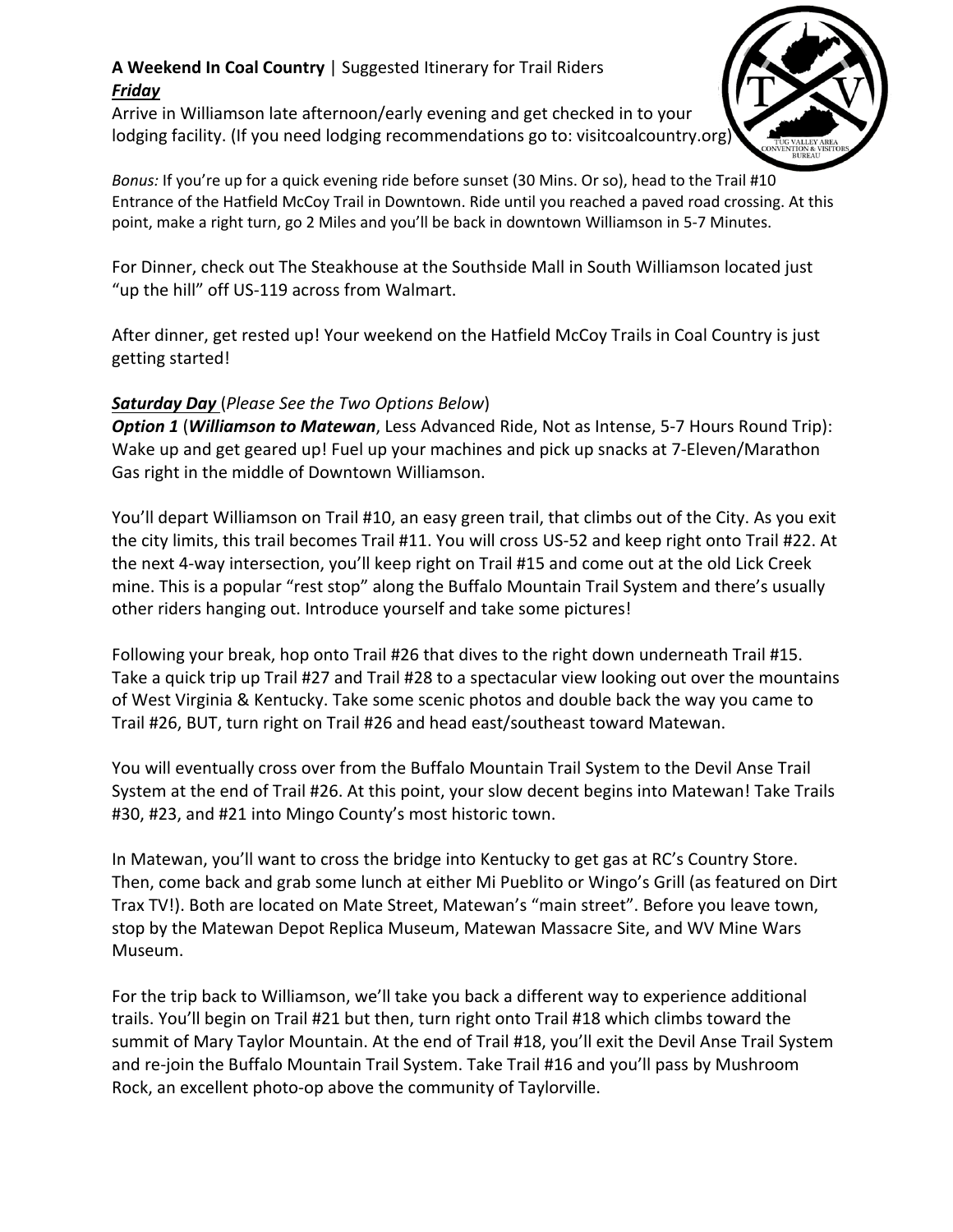You'll continue north-west on Trail #17 and then Trail #13 before you come back out at the old Lick Creek Mine you saw earlier in the day. Keep right though, this time, and take Trail #20 out to Trail #15 at the Buffalo Mountain Trail Head.

At the trail head, you can take a break at their picnic shelter and use their restrooms. To end the adventure, take Trail #15 to Trail #12. You'll cross US-52 near the community of Chattaroy and then be back onto Trail #11 and #10 down into the City of Williamson.

- - - - - - - - - - - - - - - - - - - - - - - - - - - - - - - - - - - - - - - - - - - - - - - - - - - - - - - - - - - - - - - - - - - - - - - - -

*Option 2* (*Williamson to Gilbert*, More Advanced Ride, More Distance Involved, 7-10 Hour Round-Trip) Wake up EARLY and get geared up! Fuel up your machines and pick up snacks at 7- Eleven/Marathon Gas right in the middle of Downtown Williamson. Depart *no later* than 8AM.

You'll depart Williamson on Trail #10, an easy green trail that climbs out of the City. As you exit the city limits, this trail becomes Trail #11. Look for Trail #24 (Blue Trail) on the right and turn onto it. Trail #24 eventually becomes Trail #25 when you cross US-52. Trail #25 features a creek crossing and (when the weather is right) a LOT of mud. Trail #25 climbs up "Lick Creek Mountain" and exits onto Trail #34. From Trail #34, take Trail #15 and you'll pass the old Lick Creek Mine. You may choose to take a break here and check out the entrance of the old mine. There are often other riders in this spot as it is one of the largest junctions on the trail system.

Following your break, turn right and down onto Trail #26 and head south-east. At the end of Trail #26, you'll exit the Buffalo Mtn. Trail System and enter the Devil Anse Trail System. Keep left at the intersection for Trail #18 and make sure you keep left when this trail splits with Trail #23 (you'll stay on #18). Turn left onto Trail #59 and you'll be on the abandoned Rt. 65 Highway for a few thousand yards on what is known as "Mary Taylor Mountain".

You'll cross Rt. 65 at the bottom and continue on Trail #59 past the community of Red Jacket. Trail #59 becomes Trail #54 as you approach the Devil Anse Tunnel. Pass through the tunnel (which takes you under the King Coal Highway) and you'll remain on Trail #52 & Trail #51 until you arrive onto old US-52. There, you'll take US-52 to the top of Horsepen Mountain.

If you need gas, stop at the Marathon Gas Station, but otherwise, turn left onto Rt. 44 and look for Trail #39 on the left. At the end of Trail 39, you'll cross Rt. 44 where you join the Rock House Trail System. Now, you'll take Trail #41, #26, #30, #19, #17, #37, #12, and #3 to Trail 12 BBQ for lunch.

After lunch, you'll head back on Rockhouse Trails #3, #12, #37, #17, #19, #30, #26, and #41.

You'll cross Rt. 44 where you'll be back on the Devil Anse Trail System. Take Trail #39 to where it lets out on Rt. 44. Then you'll ride the road to the top of Horsepen Mountain. Turn right onto old US-52 and watch on your left for Trail #51. After some climbing on Trail #51, it becomes Trail #52 to the Devil Anse Tunnel on the King Coal Highway.

NOTE: If time is becoming an issue, exit the tunnel and turn immediately right to get up on a "local trail" that runs along the King Coal Highway, this trail can save you 25-30 minutes. If you select this route, ride to the end of the highway, turn left, and head to the bottom of the mountain and turn right onto Trail #59. Otherwise, you'll take Trails #54 and #59 back to the same point.